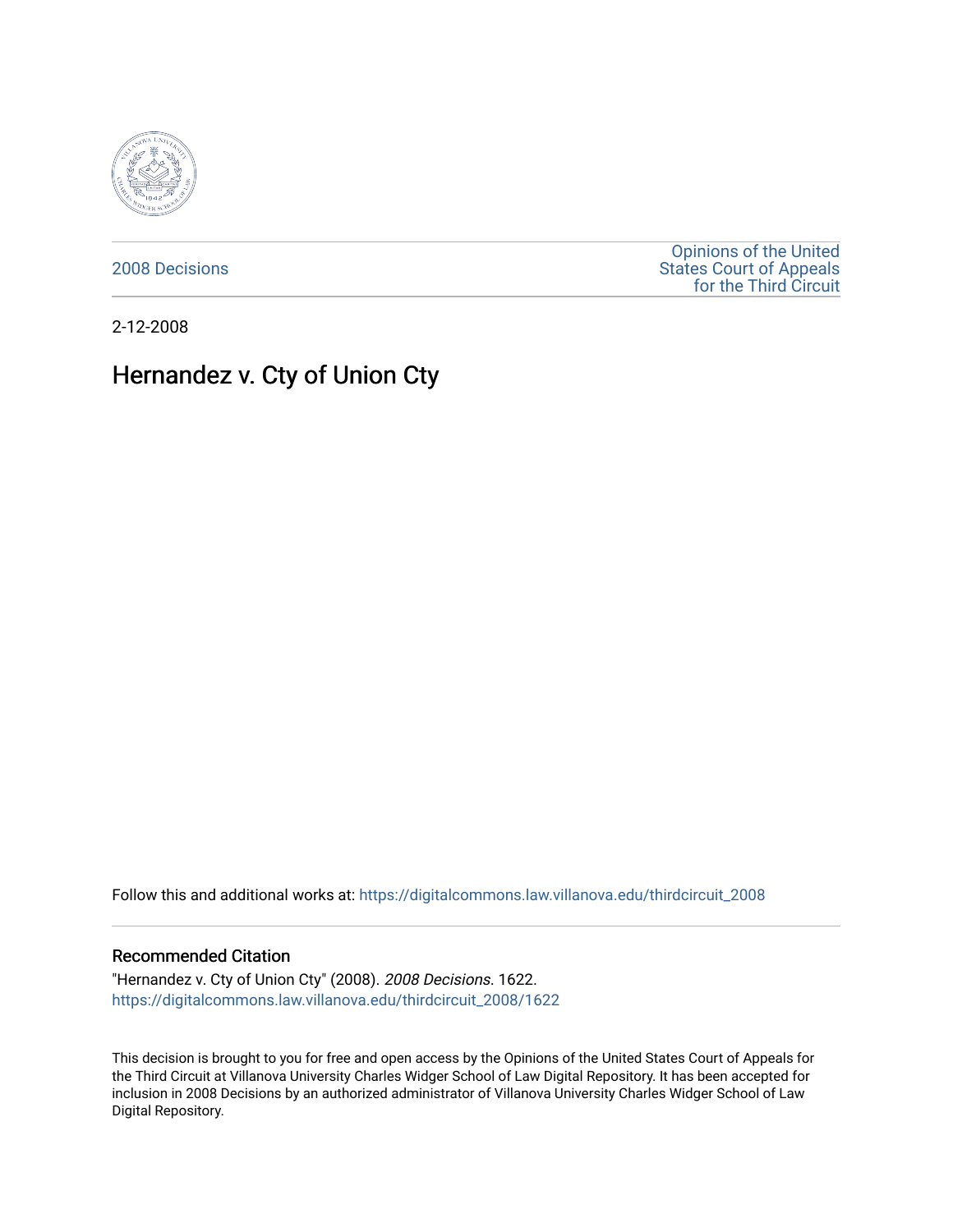# UNITED STATES COURT OF APPEALS FOR THE THIRD CIRCUIT

 $\overline{a}$ 

 $\overline{a}$ 

No. 06-2367

# CLEMENTE HERNANDEZ, Appellant

v.

CITY OF UNION CITY; DEPT OF POLICE OF THE CITY OF UNION CITY; JOSE RODRIGUEZ, Detective; CARLOS SEGARRA; OMAR HERNANDEZ; MENDEZ; LORENTE; MARK A. JULVIE, Sargent; DENNIS KOHREHERR, Lieutenant; JOHN DOE, 1 through 50 being fictitious name for one or more Police Officers, Peter Doe, 1 through 50 being fictitious name designating one or more officials of City of Union City

> On Appeal from the United States District Court for the District of New Jersey (D.C. No. 04-cv-01935) District Judge: Honorable Dennis M. Cavanaugh

 $\overline{a}$ 

Submitted Under Third Circuit LAR 34.1(a) February 11, 2008

 $\overline{a}$ 

Before: SLOVITER, SMITH, and STAPLETON, Circuit Judges

(Filed: February 12, 2008)  $\overline{\phantom{a}}$ 

OPINION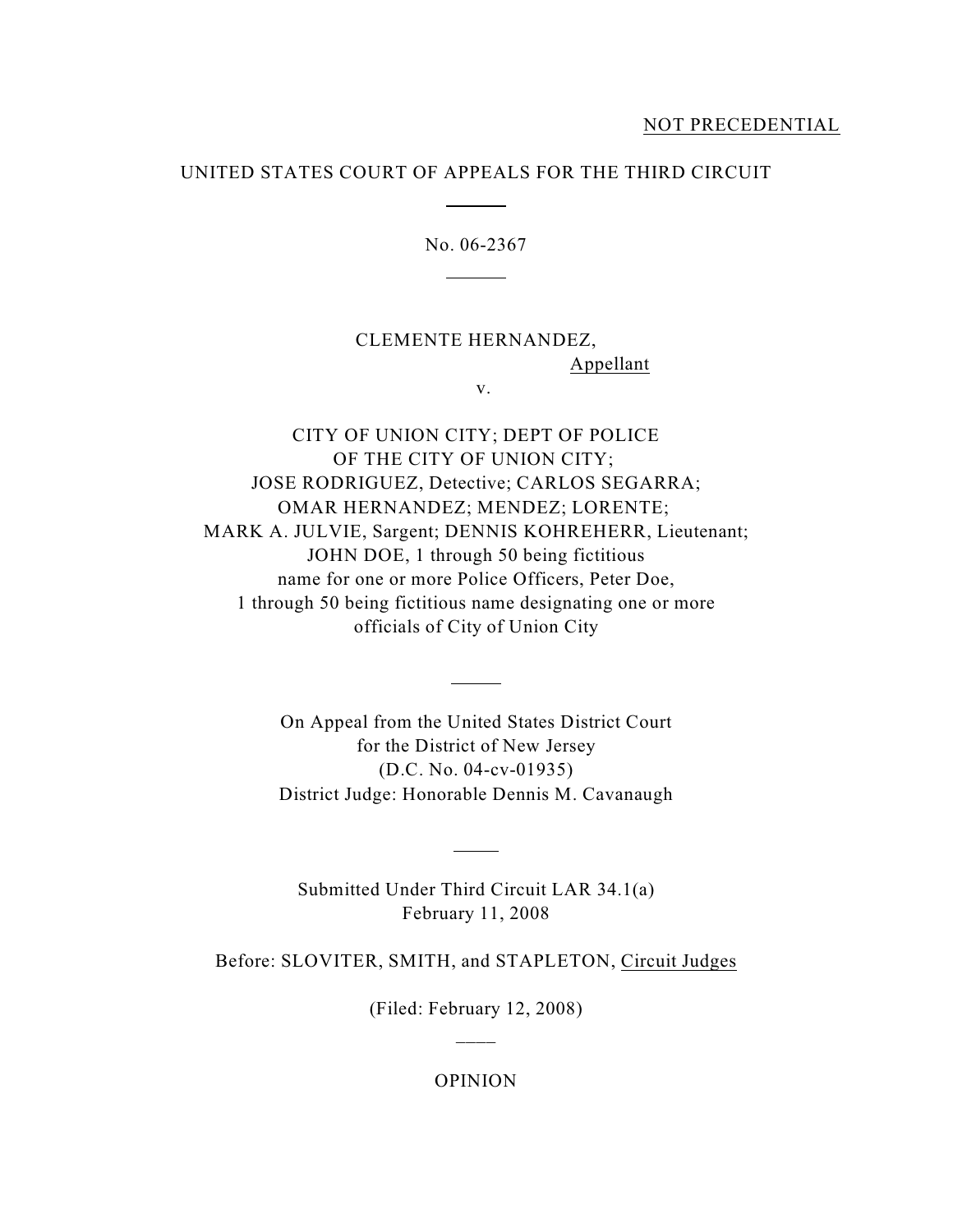#### SLOVITER, Circuit Judge.

Clemente Hernandez ("Appellant") appeals the District Court's grant of summary judgment in favor of defendants City of Union City, the Police Department of Union City, and various individual city officers and detectives ("Appellees," collectively), against whom he made claims under 42 U.S.C. § 1983 and under state law based on his arrest on June 4, 2002.

# **I.**

As we write primarily for the parties, we limit our recitation of the facts to those pertinent to our disposition. According to police reports, the Union City Police Department received a detailed tip on May 15, 2002 from an anonymous caller with a description of a man selling drugs at the corner of 49th Street and Palisades Avenue. The police had previously received numerous complaints regarding the distribution of drugs in that area, and thus undertook an undercover investigation. Detective Rodriguez approached a man fitting the description given by the caller and purchased from him what was later confirmed to be crack cocaine.

Detective Hernandez, who followed a short distance behind Detective Rodriguez along with Detective Segarra, testified that he recognized Appellant after observing him directly for approximately ten to twelve seconds. Detective Hernandez lived on the same street as Appellant, he had spoken to him several times, and he had appeared at Appellant's house because of complaints by Appellant's wife of domestic disputes or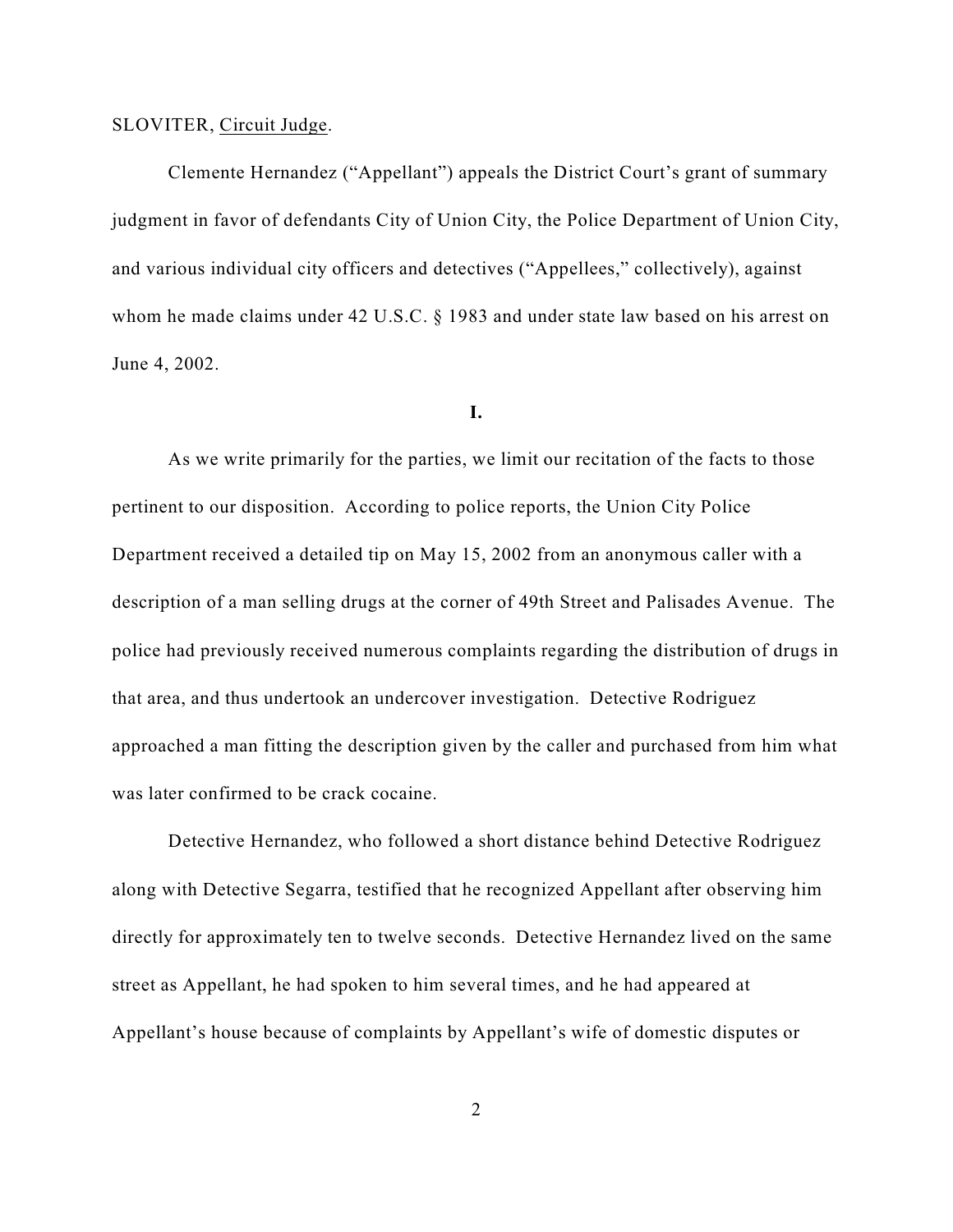harassment. Detective Hernandez showed a photograph of Appellant to the other two detectives involved in the undercover operation, who identified Appellant as the seller of the drugs.

At Appellant's state trial, Detective Hernandez testified that Appellant was not arrested on May 15, 2002 to preserve the identity of the undercover officer. Detective Hernandez and Sergeant Julvie arrested Appellant on June 4, 2002, and he was indicted by a New Jersey grand jury on August 14, 2002 for violating New Jersey narcotics laws. A jury acquitted Appellant of all charges on December 4, 2003, and he filed this suit shortly thereafter.

The District Court granted defendants' motion for summary judgment, finding that the officers had probable cause to arrest Appellant, that their investigation did not violate Appellant's substantive due process rights, that there was no procedural due process violation, and that Appellant's state law claims of negligent infliction of emotional distress, malicious abuse of process, and false arrest were barred by the New Jersey Tort Claims Act, N.J. Stat. Ann. § 59:1-2, et seq.

#### **II.**

This court has "plenary review over the District Court's grant of summary judgment and appl[ies] the same standard as the District Court." McGreevy v. Stroup, 413 F.3d 359, 363 (3d Cir. 2005) (citation omitted). Summary judgment shall be granted "if the pleadings, depositions, answers to interrogatories, and admissions on file, together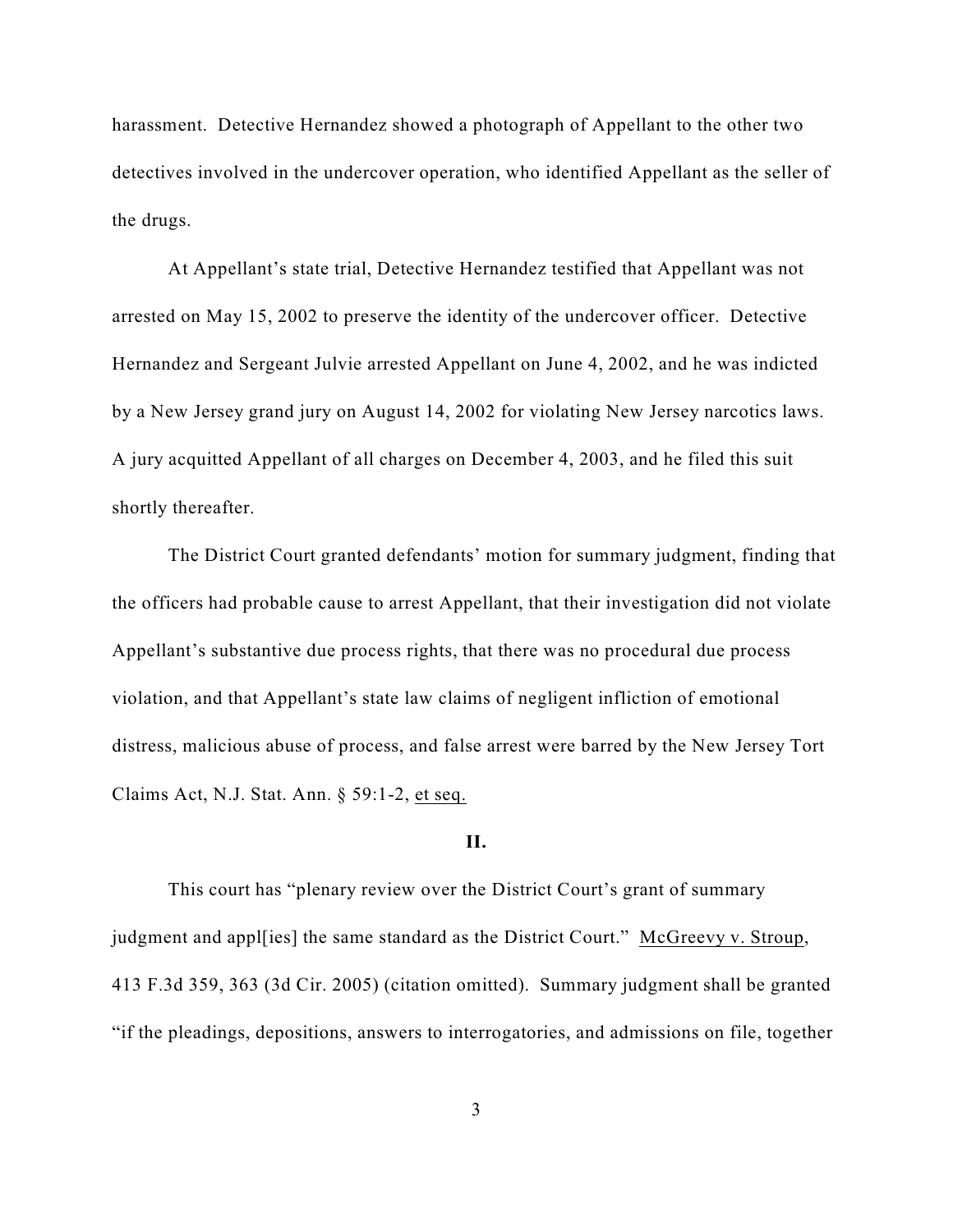with the affidavits, if any, show that there is no genuine issue as to any material fact and that the moving party is entitled to judgment as a matter of law." Fed. R. Civ. P. 56(c).

To establish a claim under 42 U.S.C. § 1983, a plaintiff must show "(1) whether the conduct complained of was committed by a person acting under color of state  $law<sup>1</sup>$ and (2) whether the conduct deprived the complainant of rights secured under the Constitution or federal law."<sup>2</sup> Sameric Corp. of Del., Inc. v. City of Philadelphia, 142 F.3d 582, 590 (3d Cir. 1998). The validity of the constitutional claims must "be judged by reference to the specific constitutional standard which governs that right . . . ." Graham v. Connor, 490 U.S. 386, 394 (1989).

Appellant alleges his arrest violated the Fourth Amendment because the police did

 $\frac{1}{1}$  There is no dispute that the individual Appellees are "persons" acting under color of state law. Union City is subject to liability under § 1983 for injuries caused by its official policies and customs. See Monell v. Dep't of Soc. Servs., 436 U.S. 658, 694 (1978); Couden v. Duffy, 446 F.3d 483, 500 (3d Cir. 2006). However, because Appellant has alleged no facts supporting the claim that a municipal policy or custom caused the alleged injuries, summary judgment was proper as to the City. Moreover, because the Police Department is merely an arm of the City, and not a separate entity, it is not the proper entity to sue under  $\S$  1983. See N.J. Stat. Ann. § 40A:14-118 (proclaiming that New Jersey police departments are "an executive and enforcement function of municipal government").

 $\alpha$ <sup>2</sup> Although Appellees raised a qualified immunity defense, we must first "ascertain whether a constitutional violation has been alleged before determining if qualified immunity is available." Miller v. City of Philadelphia, 174 F.3d 368, 374 (3d Cir. 1999) (emphasis in original).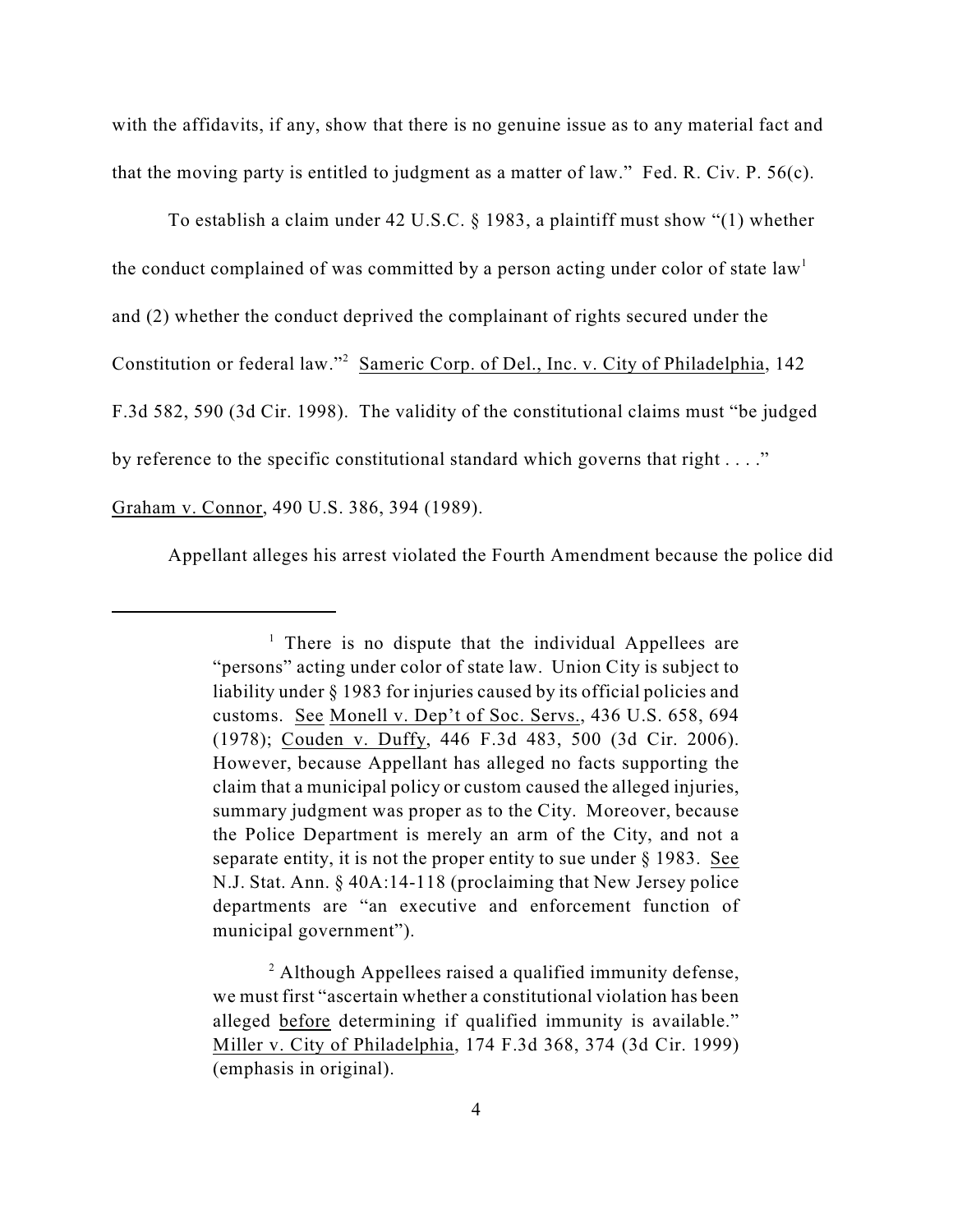not have probable cause to arrest him. Although "[p]robable cause to arrest requires more than mere suspicion . . . it does not require that the officer have evidence sufficient to prove guilt beyond a reasonable doubt." Orsatti v. N.J. State Police, 71 F.3d 480, 482-83 (3d Cir. 1995). The probable cause determination is generally made by the trier of fact; however, "a district court may conclude 'that probable cause exists as a matter of law if the evidence . . . reasonably would not support a contrary factual finding.'" Merkle v. Upper Dublin School Dist., 211 F.3d 782, 788-89 (3d Cir. 2000) (citation omitted).

We agree with the District Court that the police officers had probable cause to arrest Appellant based on the detailed anonymous tip, the subsequent corroborating undercover investigation and controlled buy, and Detective Hernandez's on-scene identification of Appellant, all of which are undisputed.<sup>3</sup> Appellant's arguments regarding the "fabrication" of the charges against him, the "lame" explanation given as to why the arrest occurred several weeks after the controlled buy, inconsistencies relating to the photographic identification, and Appellant's Notice of Alibi are either speculations without evidentiary support or do not create a dispute as to the material facts relevant to the analysis of Appellant's false arrest claim. Because "[t]he test for an arrest without probable cause is an objective one, based on 'the facts available to the officers at the moment of arrest,'" Barna v. City of Perth Amboy, 42 F.3d 809, 819 (3d Cir. 1994) (citation omitted), the fact that Appellant offered a post-arrest Notice of Alibi is irrelevant

 $3$  Appellant did not contest his arrest at trial.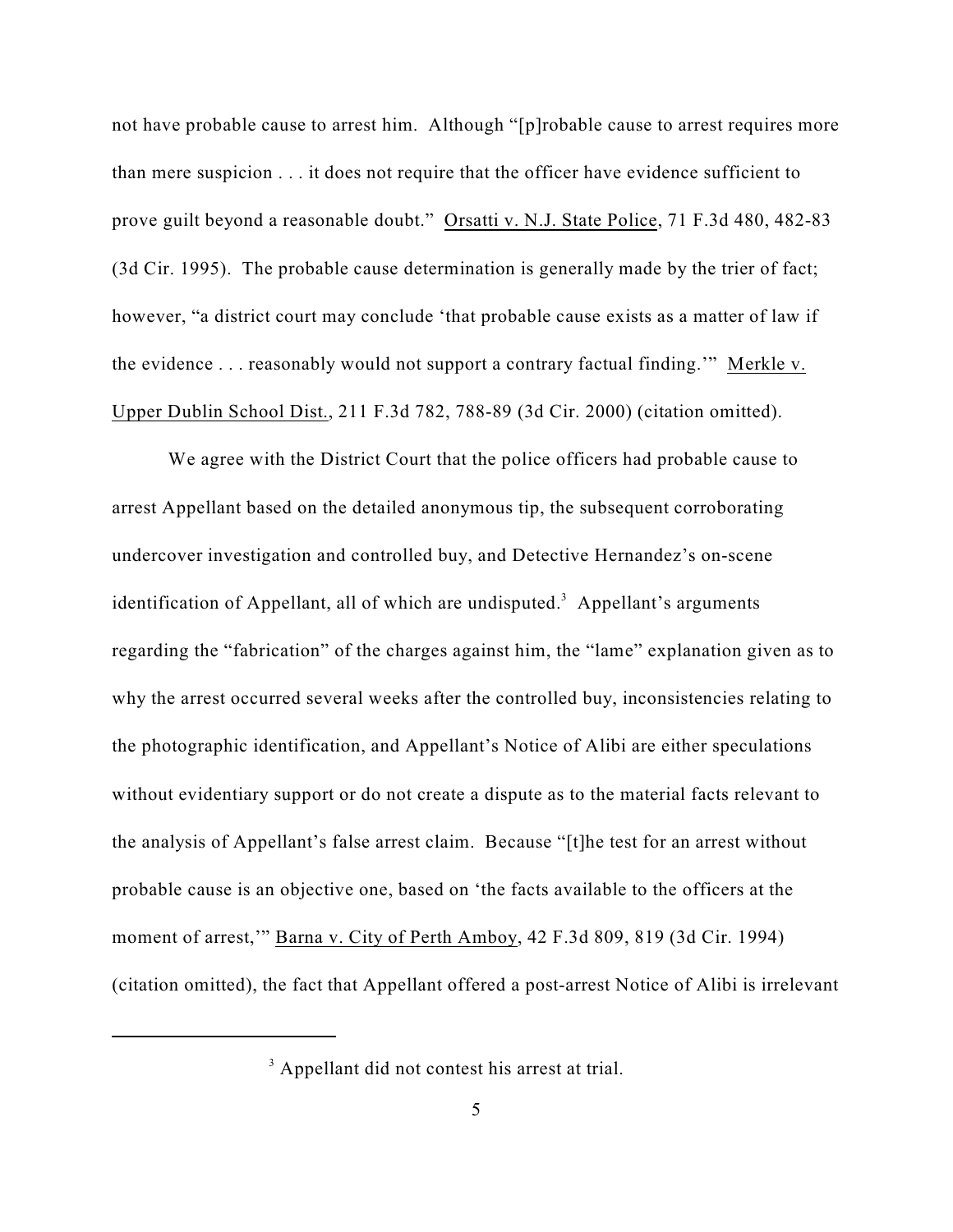where there is no evidence the officers knew of that alibi at the time of the arrest. Moreover, Appellant's emphasis on his acquittal is also misplaced, for "[e]vidence that may prove insufficient to establish guilt at trial may still be sufficient to find the arrest occurred within the bounds of the law." Id.; see also Michigan v. DeFillippo, 443 U.S. 31, 36 (1979). The undisputed facts demonstrate that the officers had a reasonable basis to believe Appellant had committed a crime.<sup>4</sup>

With respect to Appellant's claim of a substantive due process violation, the Appellees cite to Wilson v. Russo, 212 F.3d 781 (3d Cir. 2000), where we rejected the defendant's "attempt[] to inject a due process argument into what is primarily a fourth amendment claim  $\dots$  [-] that the officers were negligent in their investigation  $\dots$  [because] negligence by public officials is not actionable as a due process deprivation of a civil right." Id. at 789 n.5 (citing Orsatti, 71 F.3d at 484). "Negligent police work, even if proven, does not violate the due process clause." Id. at 781 n.1. Liability only exists for "the most egregious official conduct" that is "so ill-conceived or malicious that it 'shocks the conscience.'" Miller, 174 F.3d at 375 (certain citations and internal quotation marks omitted). We agree with the District Court that Appellant's claims have not met this standard. Appellant does not support his claims of "outright active lies" by the police

<sup>&</sup>lt;sup>4</sup> Because Appellant also frames his procedural due process and Fifth Amendment claims on appeal in terms of his warrantless arrest without probable cause, these claims replicate his Fourth Amendment claim and we reject those claims for the same reason.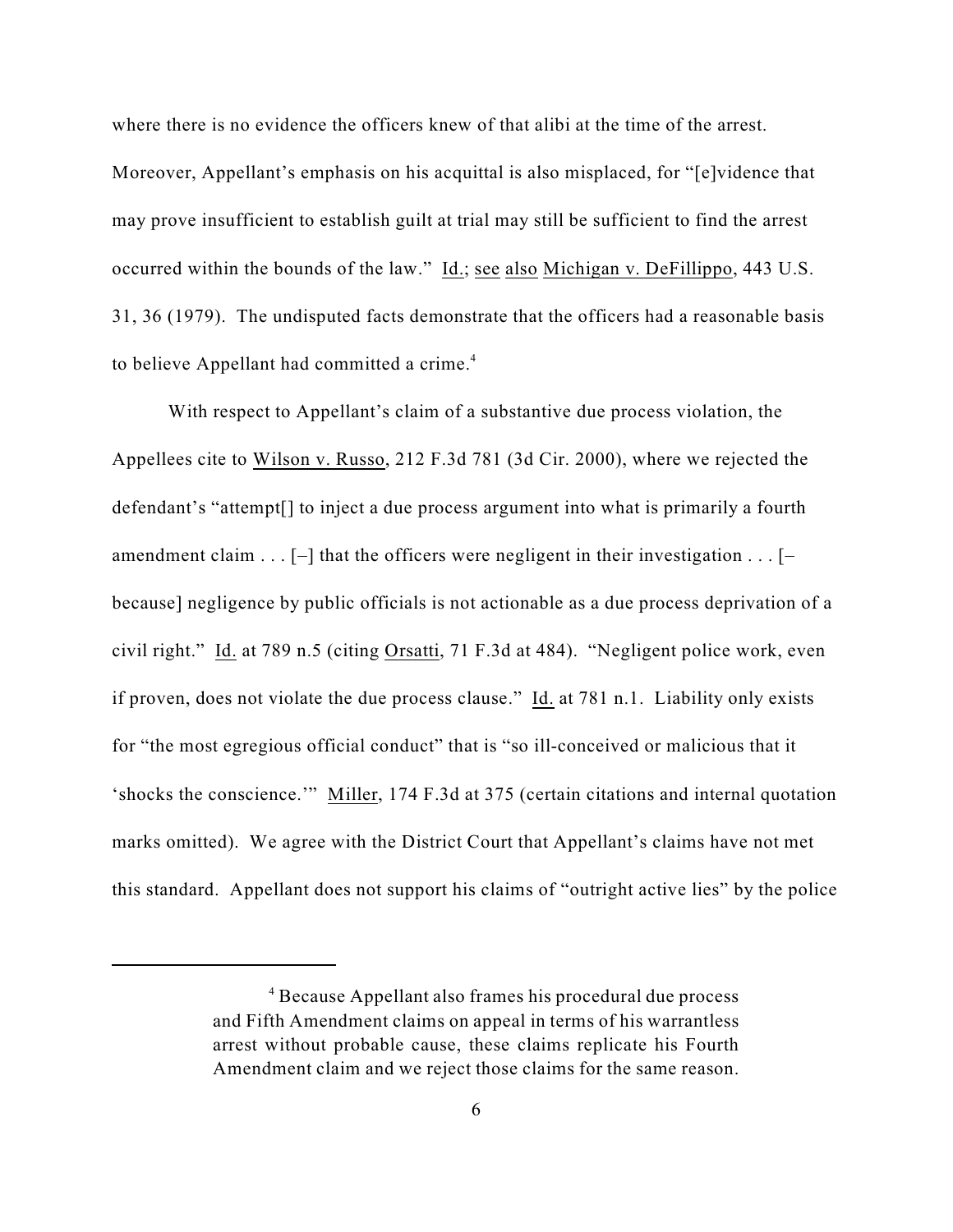with evidence in the record, and any police conduct with respect to the involvement of additional officers, such as Sergeant Julvie, possible inconsistency in the reports, discrepancy over the buy money, or confiscation of Appellant's money at the time of his arrest, does not, as a matter of law, shock the conscience.

Appellant's state law claims are governed by the New Jersey Tort Claims Act ("TCA"), N.J. Stat. Ann.  $\S$  59:1-2, et seq., which sets forth procedures for making claims against public entities and public employees, see id. § 59:8-3. The Act requires a claimant to provide a notice of claim to the public entity or public employee within ninety days of the accrual of a cause of action, or otherwise to move to file a late notice within one year of the accrual date. Id. § 59:8-8, :8-9. The accrual date under the TCA is generally the date on which the alleged tort is committed. See Beauchamp v. Amedio, 751 A.2d 1047, 1050 (N.J. 2000). Appellant did not file his Notice of Claim against Appellees until February 2, 2004.

Although the District Court correctly dismissed Appellant's negligent infliction of emotional distress claim based on his failure to file proper notice under the  $TCA$ ,<sup>5</sup> such is not the case regarding his intentional tort claims. See Velez v. City of Jersey City, 850 A.2d 1238, 1246 (N.J. 2004) (interpreting TCA's notice requirements to apply also to

 $5$  The Court found that the cause of action accrued on June 4, 2002, the date of the arrest. Because the Notice of Claim was filed well after the ninety-day time limit, or September 4, 2002, Appellant's claim was dismissed. We agree with this determination.